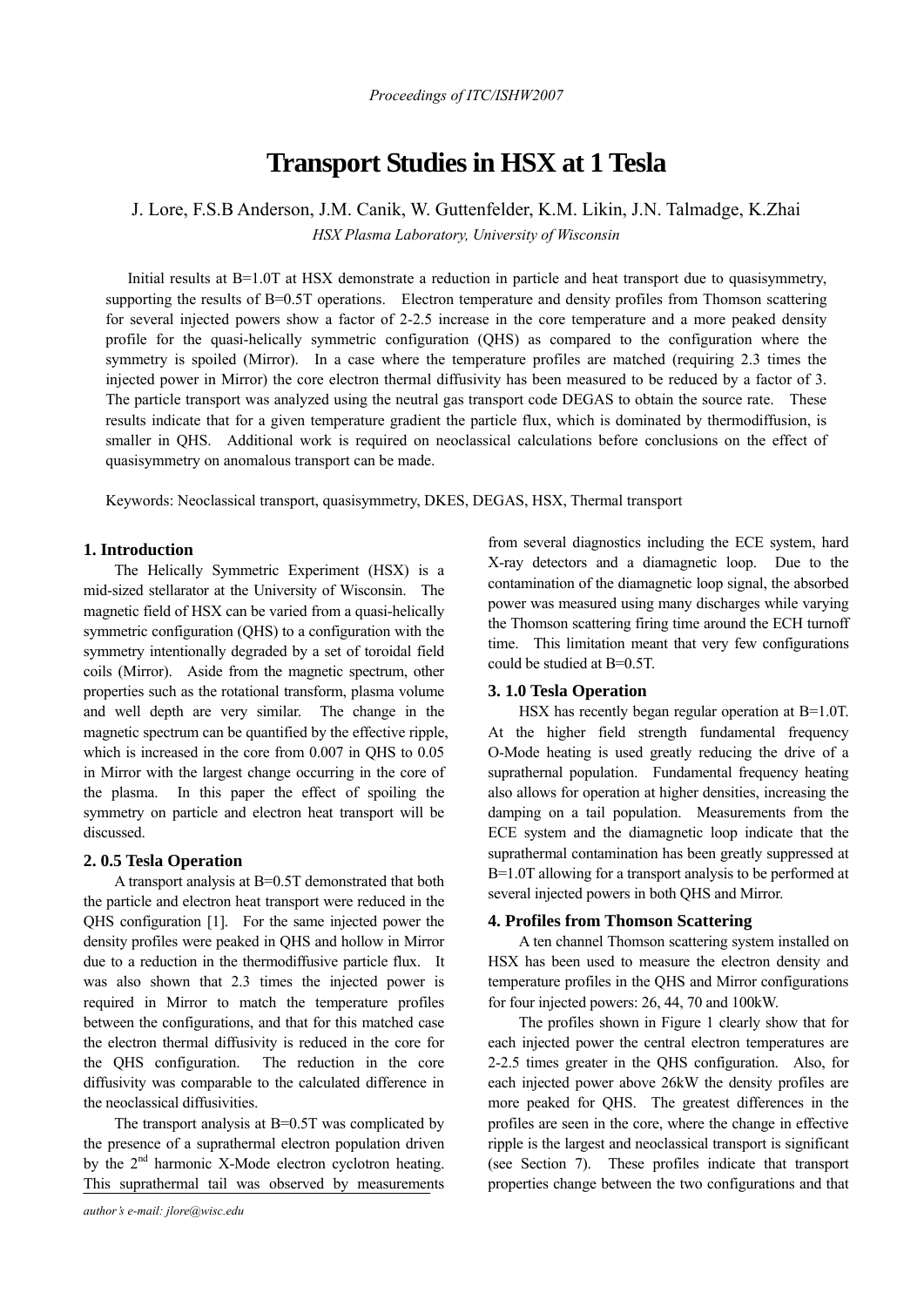

 Fig.1 QHS and Mirror electron temperature (left) and density (right) profiles for several injected powers.

both particle and electron thermal transport are improved in the QHS configuration.

Due to the differences in the temperature gradients, the profiles cannot be exactly matched between the configurations. To minimize the difference in the profiles over the whole minor radius 2.3 times the injected power (1.8 times the absorbed power) is needed in the Mirror configuration, again demonstrating the improvement in electron thermal transport (Figure 2).



injected power is required in Mirror to minimize the difference in the temperature profiles.

#### **5. Electron Thermal Transport**

To quantify the change in thermal transport seen in Figure 2 the electron thermal diffusivities were calculated.

An expression for the diffusivity can be obtained by taking the flux surface average of the energy continuity equation (1).

$$
\frac{d}{dt}\left(\frac{3}{2}n_e T_e\right) = -\nabla \cdot \mathbf{q} + p_{in} - p_{out} \tag{1}
$$

Where *pin* and *pout* are generic power sources and sinks. Assuming that the heat flux is purely diffusive, the effective electron thermal diffusivity can be written as seen in (2). ρ

$$
\chi_e = \frac{-\int_0^1 V' (p_{in} - p_{out}) d\rho'}{n_e \left\langle V' \frac{\partial T_e}{\partial \rho} |\nabla \rho|^2 \right\rangle}
$$
(2)

Where  $V = dV/d\rho$  and  $\nabla \rho$  account for the deviation of the geometry from a straight cylinder.

For the following calculations the power sinks such as radiation and ionization losses were ignored. These losses are small compared to the total injected power for HSX plasmas and were found to be similar between the configurations at B=0.5T [2].

A ray-tracing code is used to calculate the power deposition profiles based on the local temperature and density from the Thomson scattering profiles. The power deposition profiles are volume integrated and scaled to match the absorbed power calculated at ECH turnoff from the diamagnetic loop.

Figure 3 shows the effective thermal diffusivities for the profiles in Figure 2. The diffusivity in the core has been reduced by a factor of three due to quasi-symmetry.



# **6. Particle Transport**

The density profiles seen in Figure 1 indicate that the particle transport changes in the core of the plasma between the two configurations. At B=0.5T it was found that the thermodiffusive component of the particle flux was reduced in the QHS configuration. At B=1.0T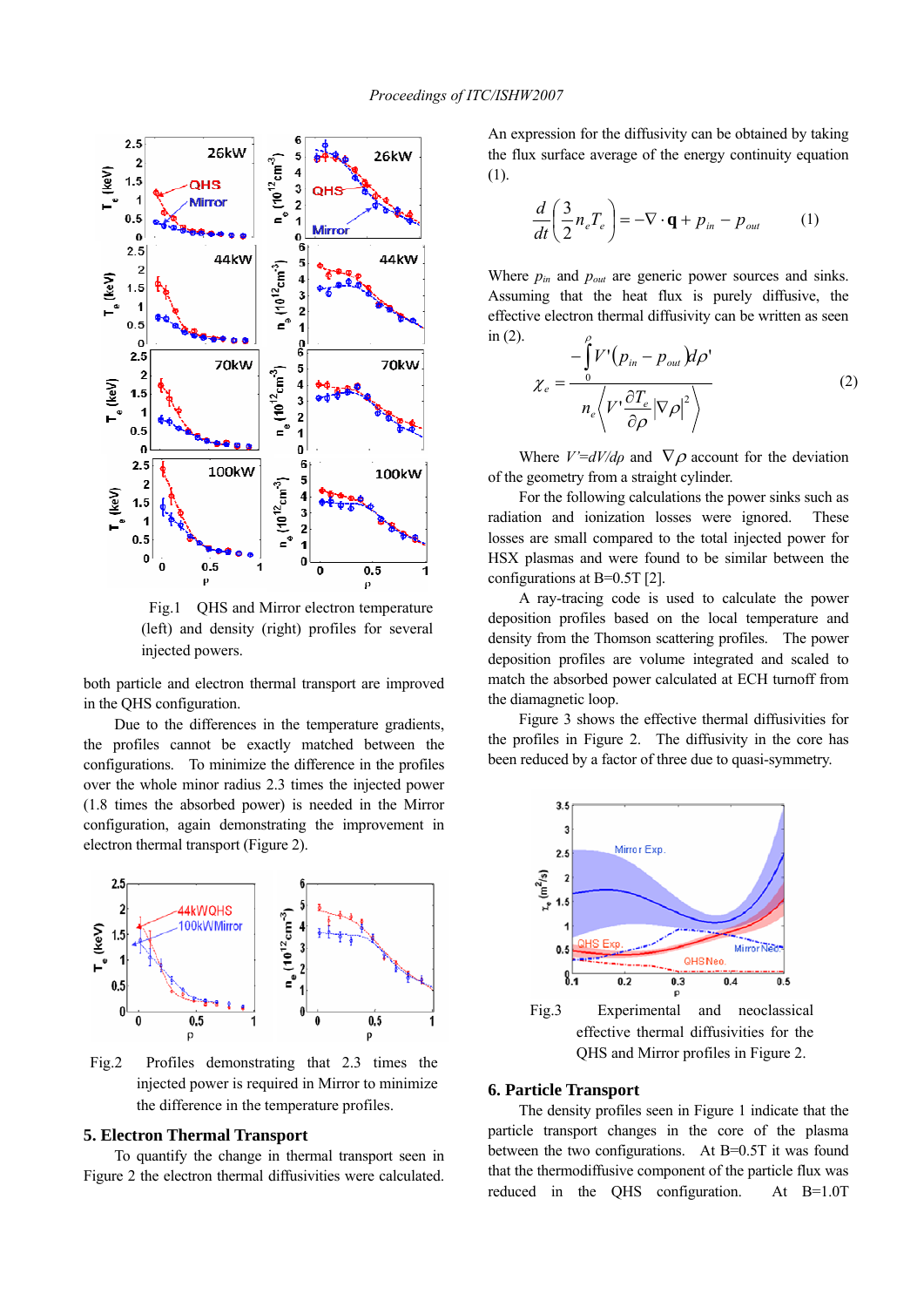neoclassical calculations show that the thermodiffusive component is the dominant particle flux drive in both configurations (Figure 4).



Fig.4 Components of the neoclassical particle flux for QHS (left) and Mirror (right). In each configuration the dominant component is thermodiffusion.

To calculate the experimental particle flux the particle source rate is required. To obtain the source rate the neutral transport code DEGAS was used [3]. DEGAS is a 3D Monte Carlo code that can calculate several quantities including, significantly, the  $H_a$  emission. The code is run for each set of Thomson scattering profiles on a fully 3D computational grid representing the HSX vacuum vessel. The results of the code are coupled to experiment using a suite of absolutely calibrated  $H_\alpha$  detectors located on the machine.

 For each set of profiles DEGAS is run for two cases. One of the cases is for the main fuelling source, a puff valve located on the vessel wall. DEGAS calculates the  $H<sub>a</sub>$  emission to be localized toroidally for this case, and the results are then scaled to match the measured  $H_a$  emission from a poloidal array located at the puff valve. The other case is for a recycling source, located at the locations where the magnetic field lines just outside the separatrix intersect the vessel. The results from this case are scaled to match the measured emission from a toroidal array of detectors. The scaled results of the two cases are then added to obtain the total source rate.

 The particle flux can be calculated by taking the flux surface average of the particle continuity equation (3) ins steady state yielding (4).

$$
\frac{\partial n}{\partial t} + \nabla \cdot \Gamma = S \tag{3}
$$

$$
\Gamma = \frac{1}{\langle \nabla \rho \rangle V'} \int_{0}^{\rho} V' S(\rho') d\rho' \tag{4}
$$

The dependence of the particle flux on the temperature gradient is plotted at  $p=0.3$  in Figure 5. Figure 5 shows that for a given temperature gradient the particle flux is lower in the QHS configuration.

### **7. Neoclassical Calculations**

The neoclassical particle and thermal transport were

calculated using the DKES code to find the monoenergetic diffusion coefficients [4][5]. At each radial location the monoenergetic diffusion coefficients are numerically integrated over a Maxwellian by using a fit form to the DKES results to yield the neoclassical transport coefficient matrix. The particle and heat fluxes can then be calculated for a given radial electric field. The radial electric field is then determined by the ambipolarity constraint.



Fig.5 Dependence of the experimental and neoclassical particle flux on temperature gradient.

The neoclassical electron thermal diffusivity profiles for the temperature and density profiles in Figure 2 can be seen in Figure 3. The diffusivity is reduced in the core region due to the strong positive radial electric fields which greatly reduce the ion flux. Figure 3 shows that unlike at B=0.5T, the reduction in the neoclassical transport is not enough to account for the reduction in the experimental transport. This could indicate a reduction in anomalous transport due to quasi-symmetry, however further work on the neoclassical calculations is required as will be explained below.

In Figure 5 the neoclassical calculations also show that for a given temperature gradient the particle flux is expected to be smaller in the QHS configuration. However, the large difference in the neoclassical values is not seen in the experimental results.

As mentioned above, several additional effects and corrections can be applied to the neoclassical calculations, two of which will be briefly described here. The monoenergetic diffusion coefficients calculated by DKES were fit to an analytic form to allow a fast numerical integration over a Maxwellian. The analytic form however did not account for the effect of the poloidal resonance of the radial electric field on the ion flux. To correct for this the analytic form was modified to include this effect. This effect will in the future be more accurately accounted for by performing a very fine DKES scan and directly interpolating the results instead of fitting to an analytic form.